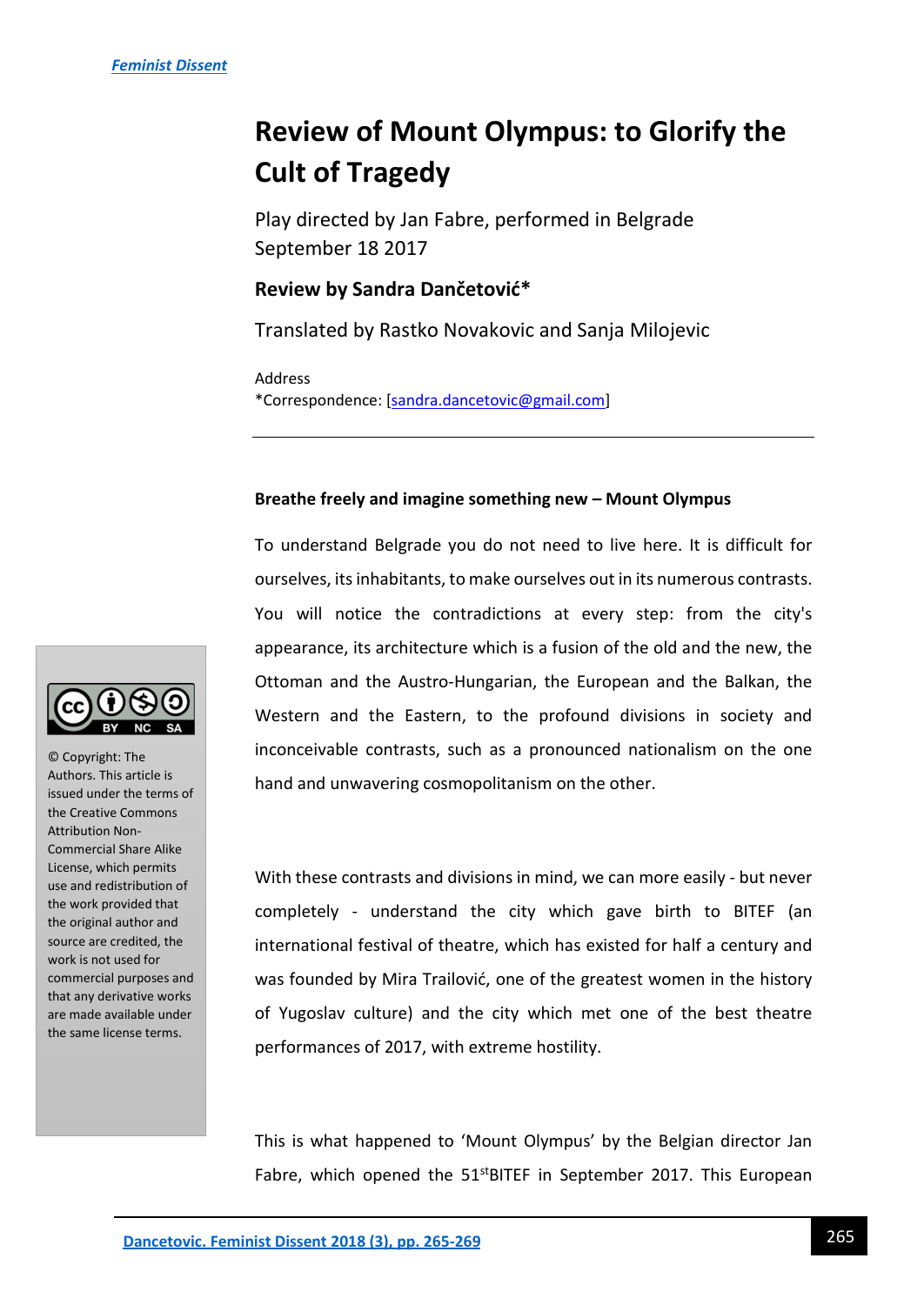### *[Feminist Dissent](https://journals.warwick.ac.uk/index.php/feministdissent/index)*

theatrical hit, a performance which was created 'to glorify the Cult of Tragedy', as its subtitle suggests, caused waves of disapproval, indignation and even disgust in Belgrade and Serbia.

The script for 'Mount Olympus' (by Jeroen Olyslaegers and Fabre himself) combines and develops dozens of texts from ancient Greece, including Homer's epics, Greek tragedies and myths. This new, composite script offers a fresh reading of ancient and well known texts. The play features thirty actors who dance, speak, perform acrobatics, repeat a single action endlessly. Given that the play runs for 24 hours continuously, the performers also sleep and suffer from sleep deprivation, examining their outer physical and mental limits. On the stage we saw performers suffer, weep, laugh hysterically, make celebrations, despair, fall into trances, dance wildly, make love, strip, pour oil, paint and glitter over each other... The sight of a naked body tested to the extremes, caused shock in many spectators; even though none of the staged actions were performed gratuitously, but were filled with layers of meaning, which evaded those whose gaze remained only on the surface.

The performance was featured on TV, in a live broadcast and on a public service station. Thus, a much wider audience could access a twenty-fourhour spectacle, otherwise limited to the 2,000 people attending the 'Sava Centre' hall. According to official data from the Radio-Television of Serbia (RTS), more than 220,000 people tuned in for the finale of the broadcast. Afterwards, television viewers moved onto social media, where a war of words erupted about the show and a public service provider that broadcasts 'obscene nudity' and 'pornography'. The Twitterati were horrified by the naked actors, and saw the Dionysian festivities on the stage as mere 'rope skipping', comparing the show with reality TV programmes.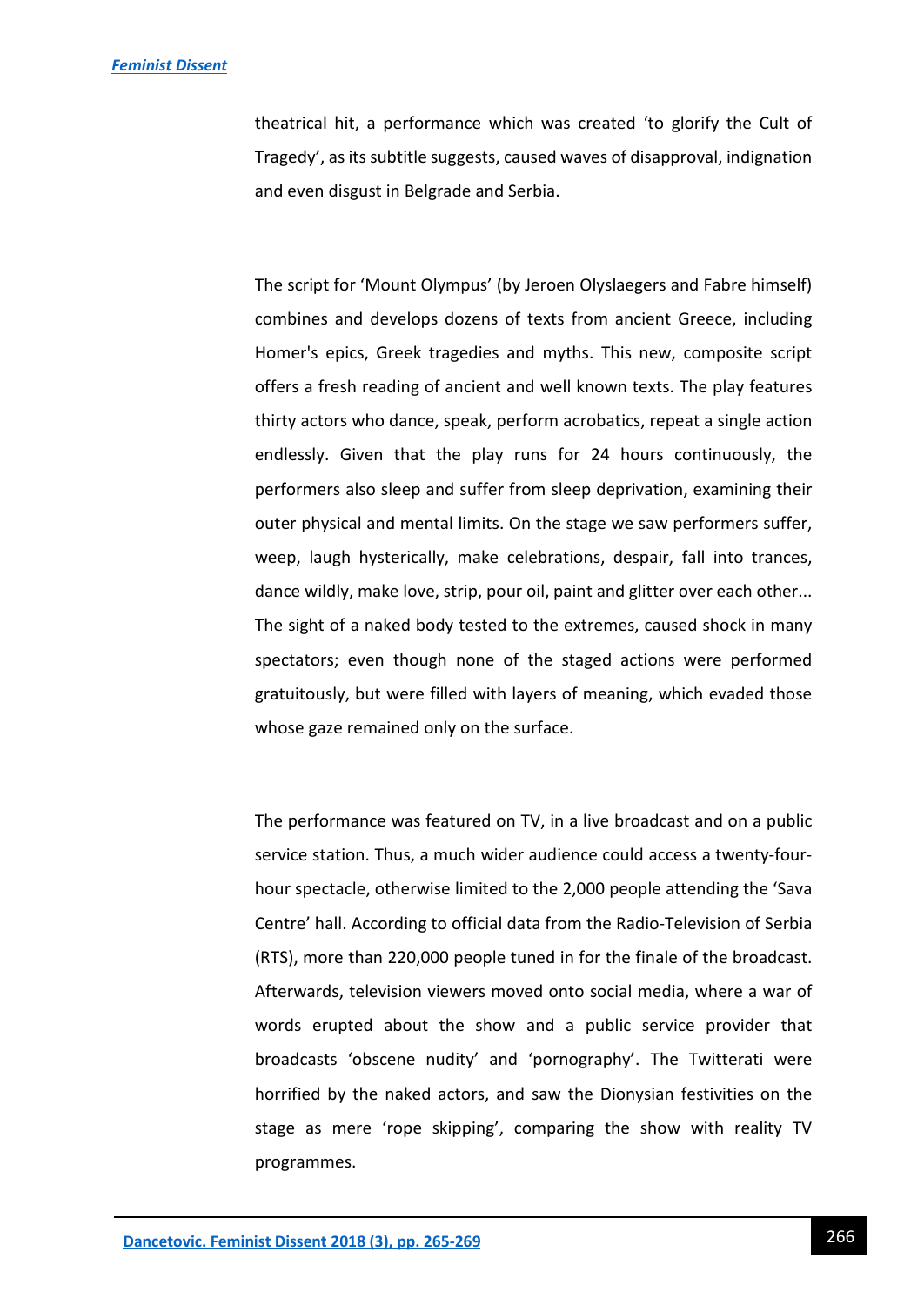According to ratings, 'Mount Olympus' actually overshadowed reality programmes, at least for 24 hours. Art occupied a space reserved for the basic instincts of Serbian, (dare I say) pop 'un-culture', since the reality TV format, in its lowest and basest form, is currently the most popular in Serbia.

'Mount Olympus' achieved what, according to Kafka, is the task of art - to be the axe for the frozen lake in our souls. It wore out both the performers and the spectators, throwing both into a trance.

Together they breathed, collapsed, slept. It fulfilled the main task of ancient tragedy – catharsis.

While some were affronted by the 'obscene nudity' of the human body and symbols which they misunderstood as pornography, it seemed that in the end, the experience of that other part of the audience seemed to prevail: the show left the nearly 2,000 people in the hall and a large section of those in front of the TV screen exhilarated. When the dust settled, favourable impressions prevailed, and 'Mount Olympus' was justly awarded the BITEF Grand Prix. The polarisation of the audience however, was evident and expressed in extremes typical for Belgrade and Serbia.

It seems that many spirits were calmed by the Facebook post of a church official, who, to widespread surprise and breaking with the traditions of the Serbian Orthodox Church, was reasonable. On his Facebook profile, deacon Nenad Ilić, himself a trained theatre director, wrote that he had not seen 'a product of contemporary art that could command such respect' in a long time, adding that 'a heroic effort was made not to recognise the death of art'. What surprised and silenced those who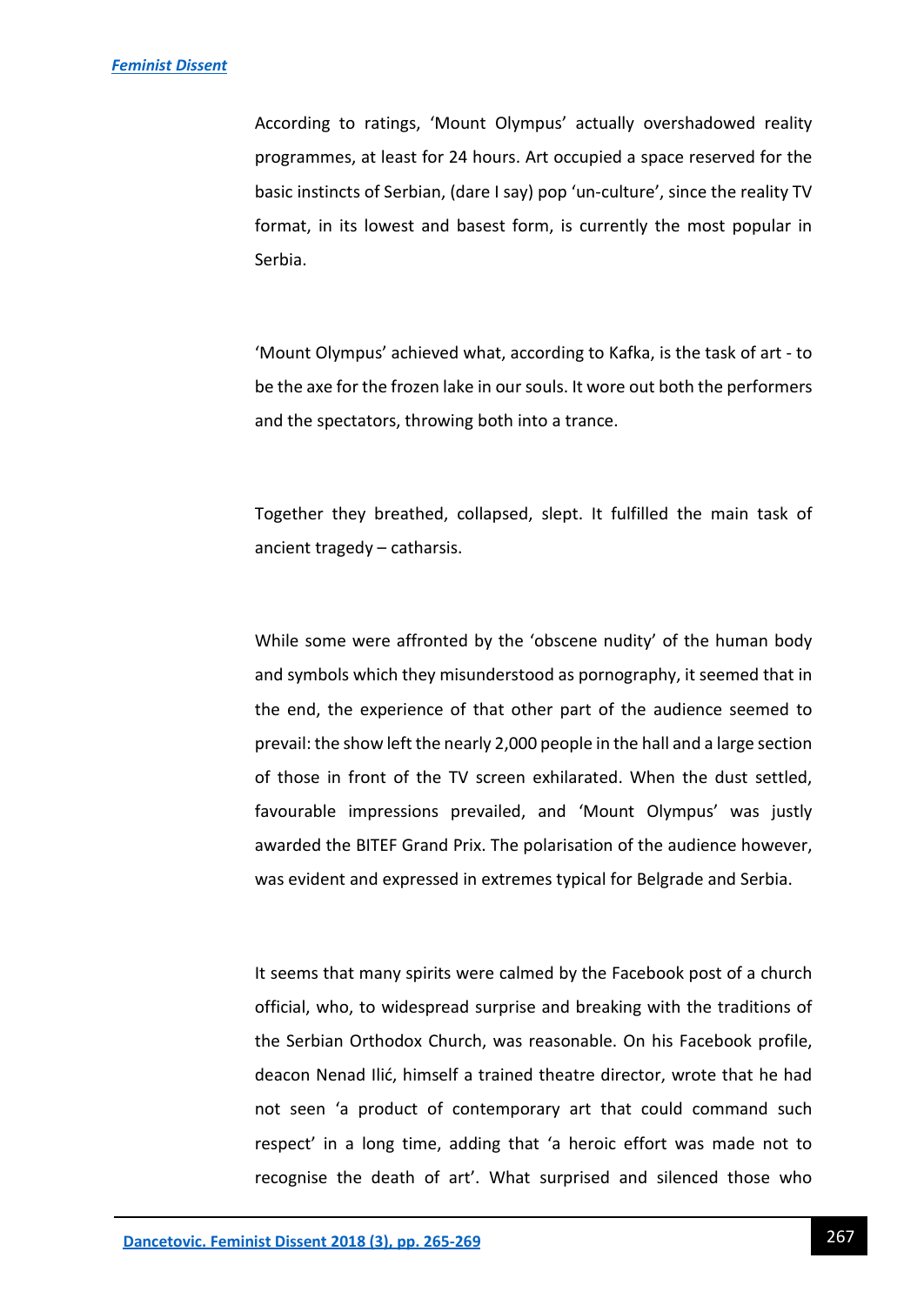criticised'Mount Olympus' without foundation was Ilić's statement that the recording of the performance should be screened 'if not in seminaries, then definitely at theological faculties, in order that future priests and theologians could in time find the real answer to the scream of our times: Give us something truly new!'

Ilić saw the play as a call to dialogue, a sincere and authentic look at modern society, which is not without humour and vitality although at its core is tragedy and wo/man as a tragic hero. The direct and explicit message of the play is: 'Breathe freely and imagine something new!' So simple, clear to understand and yet difficult to apply. Especially in a society in which church officials have the last word - even if they are right, which rarely happens. The example of deacon Ilić is only an exception that proves the rule.

Blinkered faux moralists were calmed only by the words of a church official, regardless of the fact that prominent theatre experts, such as the playwright Biljana Srbljanović, interpreted the show along similar lines.

It is therefore unsurprising that just a few weeks later there was widespread support for another church official, this time in making disgusting misogynist remarks. Bishop Amfilohije, otherwise known for his nationalistic, homophobic, misogynist and generally discriminatory outbursts, stated thatSerbian women who undergo abortion 'kill more children in a year than Hitler and Mussolini'; thereby comparing abortion with infanticide, and women who decide on their bodily integrity and reproductive health with Nazis and fascists.